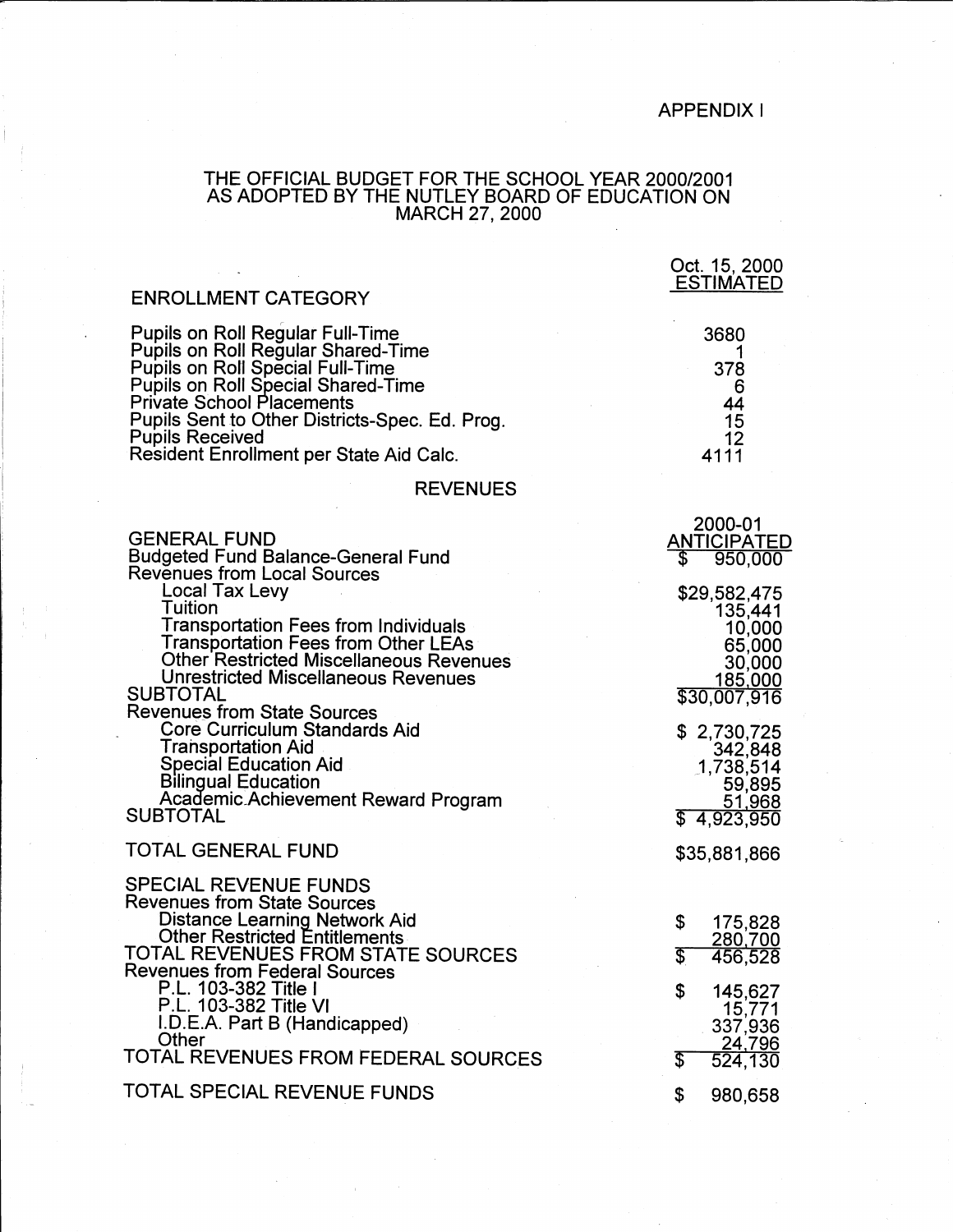| <b>DEBT SERVICE</b>                                                                                                                    |   | 2000-01<br><b>ANTICIPATED</b> |
|----------------------------------------------------------------------------------------------------------------------------------------|---|-------------------------------|
| <b>Revenues from Local Sources</b><br><b>Local Tax Levy</b><br>TOTAL REVENUES FROM LOCAL SOURCES<br><b>Revenues from State Sources</b> |   | <u>152,210</u><br>152,210     |
| Debt Service Aid Type II<br>TOTAL LOCAL DEBT SERVICE                                                                                   |   | 14,098<br>166,308             |
| <b>TOTAL DEBT SERVICE FUND</b>                                                                                                         | S | 166,308                       |
| <b>TOTAL REVENUES/SOURCES</b>                                                                                                          |   | \$37,028,832                  |

## APPROPRIATIONS

|                                                                                         | 2000-01               |
|-----------------------------------------------------------------------------------------|-----------------------|
| <b>GENERAL CURRENT EXPENSE</b>                                                          | <b>APPROPRIATIONS</b> |
| <b>Regular Programs-Instruction</b>                                                     | \$15,545,887          |
| <b>Special Education-Instruction</b>                                                    | 1,499,348             |
| <b>Basic Skills/Remedial-Instruction</b>                                                | 343,105               |
| <b>Bilingual Education-Instruction</b>                                                  | 166,008               |
| School-Spon. Cocurricular Activities-<br>Instruction                                    |                       |
| <b>School-Sponsored Athletics-Instruction</b>                                           | 132,371<br>655,365    |
| <b>Community Services Programs/Operations</b>                                           | 3,500                 |
| Undistributed Expenditures:                                                             |                       |
| Instruction                                                                             | 1,811,286             |
| <b>Health Services</b>                                                                  | 509,057               |
| <b>Other Support Services-Students-Related</b>                                          |                       |
| <b>Services</b>                                                                         | 210,643               |
| <b>Other Support Services-Students-Extra</b>                                            |                       |
| Services                                                                                | 67,645                |
| <b>Other Support Services-Students-Regular</b>                                          | 889,459               |
| <b>Other Support Services-Students-Special</b>                                          | 586,397               |
| <b>Improvement of Instructional Services</b>                                            | 314,512               |
| Educational Media Services/School Library                                               | 795,232               |
| Instructional Staff Training Services<br><b>Support Services-General Administration</b> | 43,800                |
| <b>Support Services-School Administration</b>                                           | 788,005               |
| <b>Maintenance for School Facilities</b>                                                | 2,087,004<br>562,270  |
| Operation & Maintenance of Plant Services                                               | 2,891,901             |
| <b>Student Transportation Services</b>                                                  | 969,884               |
| <b>Business &amp; Other Support Services</b>                                            | 769,433               |
| Personal Services-Employee Benefits                                                     | 3,786,641             |
| <b>Food Services</b>                                                                    | 192,000               |
| <b>Total Undistributed Expenditures</b>                                                 | \$17,275,169          |
|                                                                                         |                       |
| TOTAL GENERAL CURRENT EXPENSE                                                           | \$35,620,753          |
| <b>CAPITAL OUTLAY</b>                                                                   |                       |
| Equipment                                                                               | \$<br>125,990         |
| <b>Facilities Acquisition &amp; Construction Services</b>                               | 95,140                |
|                                                                                         |                       |
| TOTAL CAPITAL OUTLAY                                                                    | \$<br>221,130         |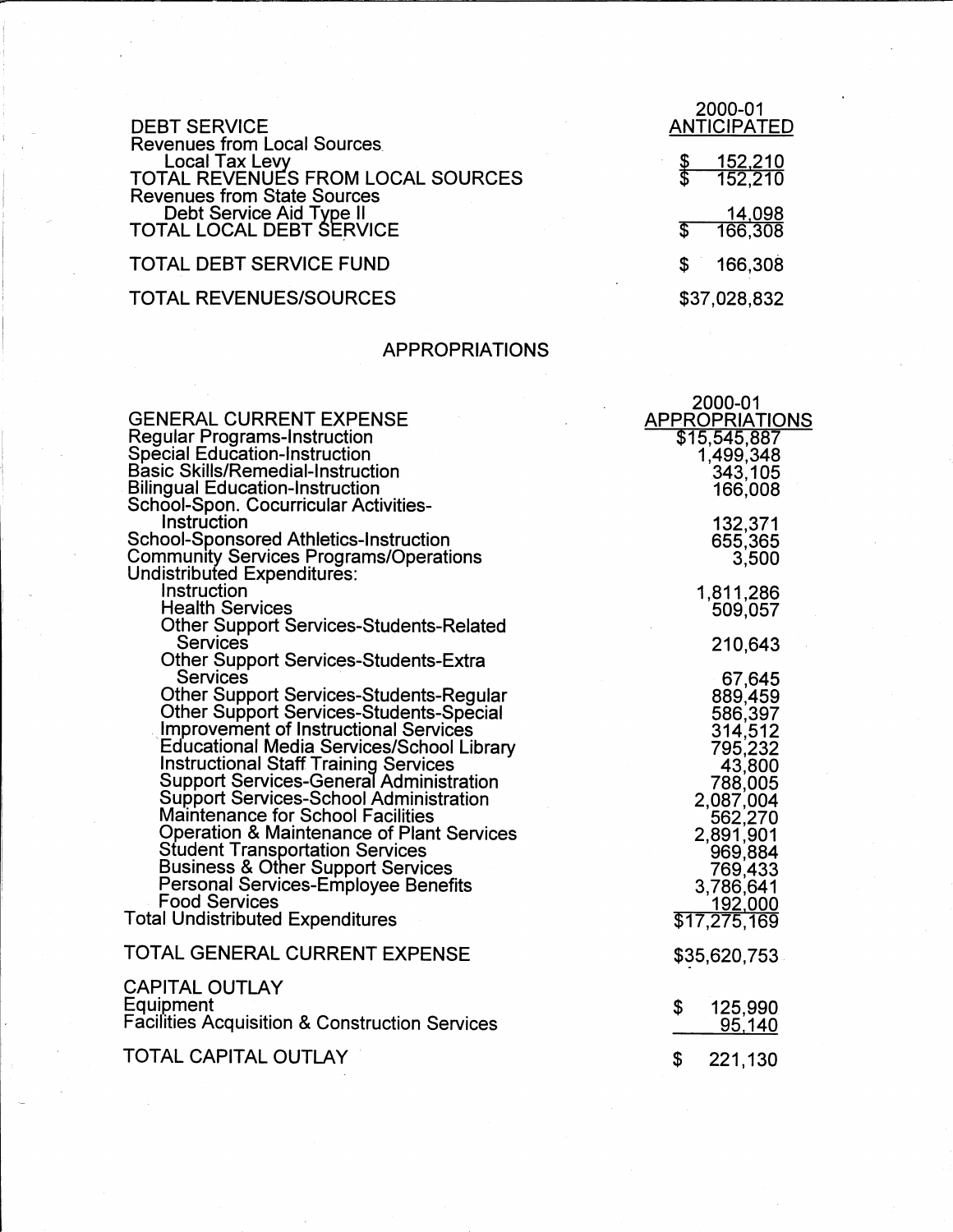|                                                                                                                                                                                                                                                                                                                                                     |              | 2000-01<br>APPROPRIATIONS                       |
|-----------------------------------------------------------------------------------------------------------------------------------------------------------------------------------------------------------------------------------------------------------------------------------------------------------------------------------------------------|--------------|-------------------------------------------------|
| <b>SPECIAL SCHOOLS</b><br><b>Summer School - Instruction</b><br><b>Summer School - Support Services</b><br><b>Total Summer School</b>                                                                                                                                                                                                               | \$<br>\$     | 23,000<br><u>3,425</u><br>26,425                |
| <b>TOTAL SPECIAL SCHOOLS</b>                                                                                                                                                                                                                                                                                                                        | \$           | 26,425                                          |
| <b>Transfer of Funds to Charter Schools</b>                                                                                                                                                                                                                                                                                                         | \$           | 13,558                                          |
| <b>GENERAL FUND GRAND TOTAL</b>                                                                                                                                                                                                                                                                                                                     |              | \$35,881,866                                    |
| <b>STATE PROJECTS</b><br><b>Support Services - Distance Learning Network Aid</b><br><b>Supplies and Materials</b><br><b>Total Support Services</b><br><b>Facilities Acquisition and Construction Services -</b><br><b>Distance Learning Network Aid</b><br>Instructional Equipment<br><b>Total Facilities Acquisition and Construction Services</b> | T<br>န္<br>န | 38,199<br>38,199<br><u>137,629</u><br>137,629   |
| <b>Total Distance Learning Network Aid</b>                                                                                                                                                                                                                                                                                                          | \$           | 175,828                                         |
| <b>SPECIAL REVENUE FUNDS</b><br><b>Other State Projects:</b><br><b>Nonpublic Textbooks</b><br><b>Nonpublic Auxiliary Services</b><br>Nonpublic Handicapped Services<br><b>Nonpublic Nursing Services</b><br>Other                                                                                                                                   | \$           | 30,199<br>105,469<br>81,236<br>36,796<br>27,000 |
| TOTAL STATE PROJECTS<br><b>FEDERAL PROJECTS:</b>                                                                                                                                                                                                                                                                                                    | \$           | 456,528                                         |
| P.L. 103-382 Title I<br>P.L. 103-382 Title VI<br>I.D.E.A. Part B (Handicapped)<br>Other                                                                                                                                                                                                                                                             | \$           | 145,627<br>15,771<br>337,936<br>24,796          |
| <b>TOTAL FEDERAL PROJECTS</b>                                                                                                                                                                                                                                                                                                                       | \$           | 524,130                                         |
| TOTAL SPECIAL REVENUE FUNDS                                                                                                                                                                                                                                                                                                                         | \$           | 980,658                                         |
| <b>DEBT SERVICE FUNDS</b><br><b>Interest on Bonds</b><br><b>Redemption of Principal</b>                                                                                                                                                                                                                                                             | \$           | 51,308<br>115,000                               |
| <b>TOTAL DEBT SERVICE FUNDS</b>                                                                                                                                                                                                                                                                                                                     | \$           | 166,308                                         |
| <b>TOTAL EXPENDITURES/APPROPRIATIONS</b>                                                                                                                                                                                                                                                                                                            |              | \$37,028,832                                    |

I.

'-